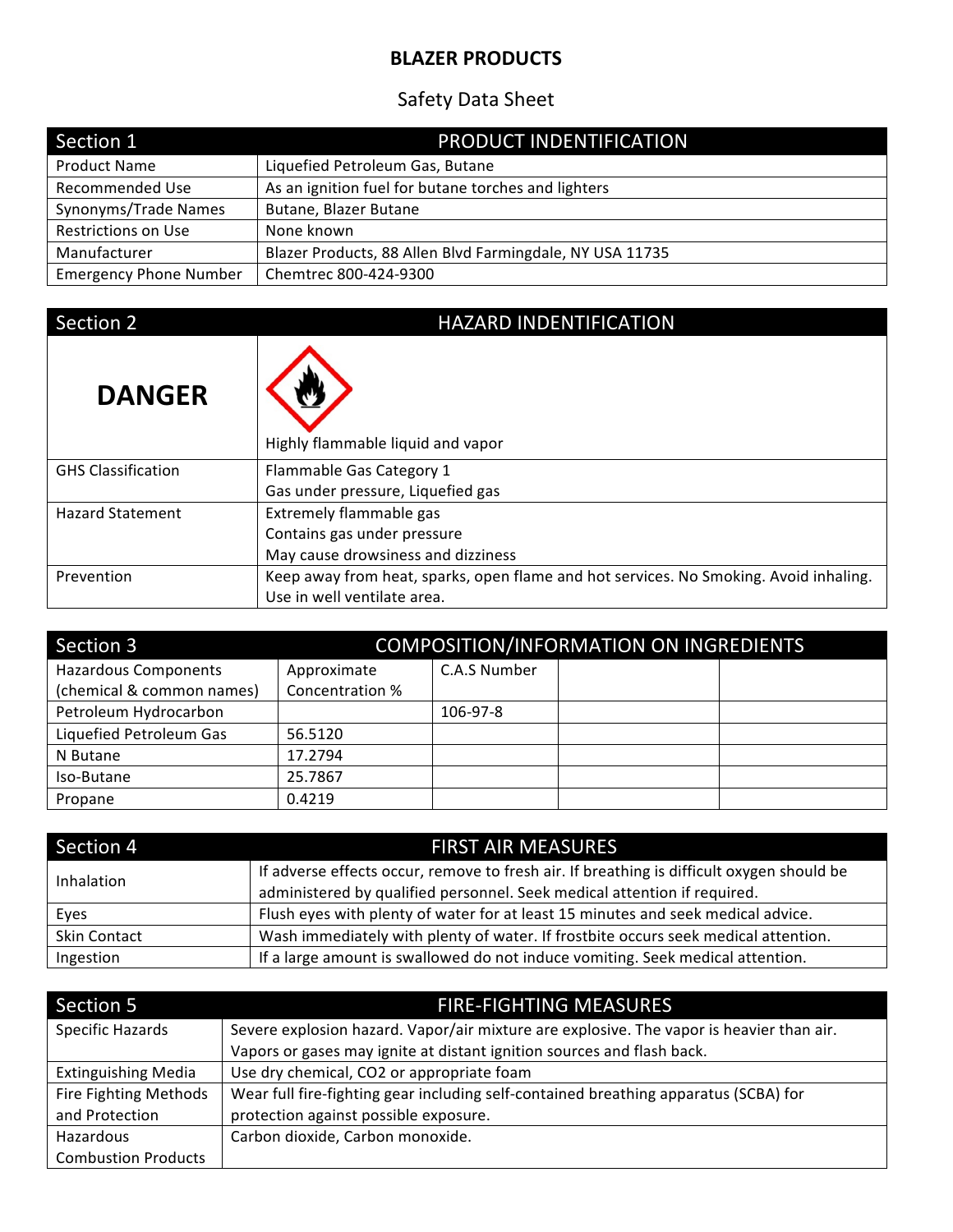| Section 6                   | <b>ACCIDENTAL RELEASE MEASURES</b>                                                                                                                                                                                                        |
|-----------------------------|-------------------------------------------------------------------------------------------------------------------------------------------------------------------------------------------------------------------------------------------|
| <b>Personal Precautions</b> | Wear personal protective clothing including respiratory protection as warranted. Do not<br>touch or walk through spilled material. Do not touch damaged containers or spilled material<br>unless wearing appropriate protective clothing. |
| Environmental               | Avoid release to the environment.                                                                                                                                                                                                         |
| <b>Precautions</b>          |                                                                                                                                                                                                                                           |
| <b>Containment Methods</b>  | Use dry chemical, CO2 or appropriate foam. Do not touch spilled material. Reduce waters                                                                                                                                                   |
|                             | with water spray. Contain with foam.                                                                                                                                                                                                      |
| Cleanup Methods             | Remove sources of ignition. Isolate area. Ventilate closed spaces.                                                                                                                                                                        |

| Section 7                  | <b>HANDLING AND STORAGE</b>                                                         |
|----------------------------|-------------------------------------------------------------------------------------|
| <b>Handling Procedures</b> | Keep away from heat and ignition sources. Use only with adequate ventilation. Wash  |
|                            | thoroughly after handling.                                                          |
| <b>Storage Procedures</b>  | Store in a cool/low temperature, well-ventilated place away from heat and ignition. |
| Incompatibilities          | Oxidizing materials.                                                                |

| Section 8                            | EXPOSURE CONTROLS/PERSONAL PROTECTION                                                          |
|--------------------------------------|------------------------------------------------------------------------------------------------|
| <b>Component Exposure Limits</b>     |                                                                                                |
| Iso Butane                           | 800 ppm (1900 mg/m3) NIOSH recommended TWA 10 hour(s)                                          |
| Liquefied Petroleum                  | 1000 ppm (1800 mg/m3) OSHA TWA                                                                 |
| Gas                                  | 1000 ppm ACGIH TWA                                                                             |
|                                      | 1000 ppm (1800 mg/m3) NIOSH recommended TWA 10 hour(s)                                         |
| N Butane (106-97-8)                  | ACGIH 1000 ppm STEL                                                                            |
| <b>Engineering Controls</b>          | Ventilation equipment should be explosion-resistant if explosive concentrations of material    |
|                                      | are present. Ensure compliance with applicable exposure limits.                                |
| <b>Personal Protective Equipment</b> |                                                                                                |
| Eyes/Face                            | For the gas: Eye protection not required, but recommended. For the liquid: Wear splash         |
|                                      | resistant safety goggles. Provide an emergency eye wash fountain and quick drench shower       |
|                                      | in the immediate work area.                                                                    |
| <b>Protective Clothing</b>           | For the gas: Protective clothing is not required. For the liquid: Wear appropriate protective, |
|                                      | cold insulating clothing.                                                                      |
| Gloves                               | Wear insulated gloves.                                                                         |
| Respirator                           | The following respirators and maximum use concentrations are drawn from NIOSH and/or           |
|                                      | OSHA.                                                                                          |
|                                      | 2000 ppm -                                                                                     |
|                                      | Any supplied-air respirator.                                                                   |
|                                      | Any self-contained breathing apparatus with a full face piece.                                 |
|                                      | Escape - Any appropriate escape-type, self-contained breathing apparatus.                      |
|                                      | For Unknown Concentrations or Immediately Dangerous to Life or Health -                        |
|                                      | Any supplied-air respirator with full face piece and operated in a pressure-demand or other    |
|                                      | positive-pressure mode in combination with a separate escape supply.                           |
|                                      | Any self-contained breathing apparatus with a full face piece.                                 |

| Section 9             | PHYSICAL AND CHEMICAL PROPERTIES |                         |                 |  |
|-----------------------|----------------------------------|-------------------------|-----------------|--|
| <b>Physical State</b> | Liquefied gas                    | Appearance/Description  | Colorless, gas  |  |
| Color                 | Colorless                        | <b>Physical Form</b>    | Gas             |  |
| Odor                  | Unpleasant odor                  | Odor Threshold          | $6.16$ ppm      |  |
| <b>Boiling Point</b>  | $-0.5C$                          | Flash Point             | $120^{\circ}$ F |  |
| Decomposition         | N/A                              | <b>Evaporation Rate</b> | N/A             |  |
| Vapor Density (Air=1) | 2.0                              | <b>Specific Gravity</b> | 0.60            |  |
| Solubility in Water   | Slight                           | Vapor Density (Air=1)   | 2.0             |  |